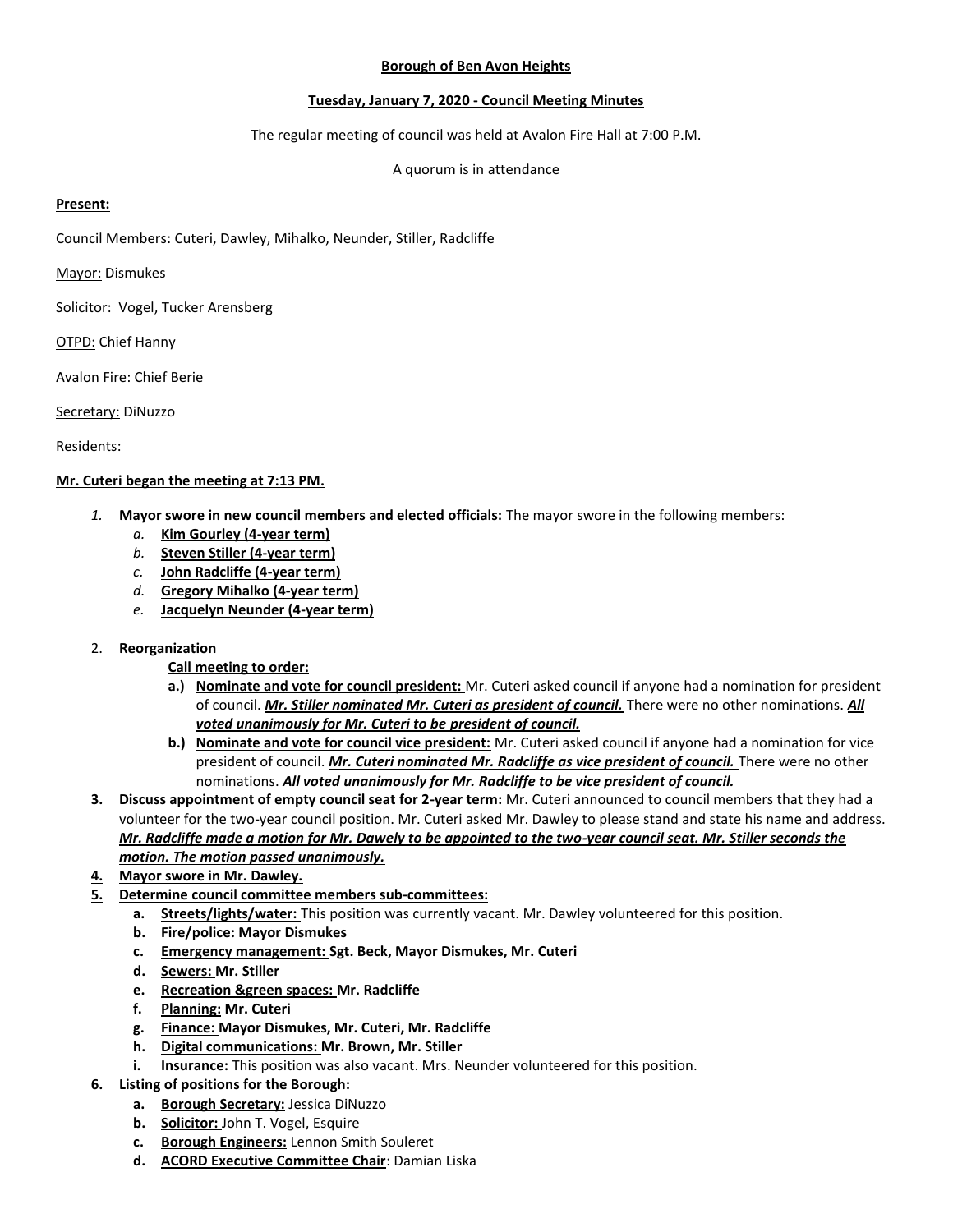- **e. ACORD Board:** Terrie Brightman & MaryBeth Bolam
- **f. Tax Collector:** Kim Gourley
- **g. Auditors:** Hosack, Specht, Metzel and Wood
- **h. Emergency Management Coordinator:** Sgt. Adam Beck, OTPD
- **i. Zoning Officer:** Thomas Price
- **j. Deputized Real Estate Tax Collector:** Jordan Tax Services
- **k. Judge of Elections:** Jennifer Knuth (2021)
- **l. Sewage fee collections:** Jordan Tax Service
- **m. Planning Commission Members:** Alan Cuteri, Justin Griffith, Michael Weir
- **n. Building Inspectors:** Building Inspection Underwriters of PA, Inc.
- **o. Fire Chief:** Charlies Berie
- **p. Police Chief:** Joe Hanny
- **q. Emergency EMS Service:** Northwest Emergency Medical Services
- **r. Wage Tax Collection:** Keystone Collections Group
- **s. Water Service:** West View Water Authority
- **t. Sewer Fee Collection:** Jordan Tax Services *A motion was made to accept all positions listed other than tax collector by Mr. Radcliffe. Mrs. Neunder seconds the motion. The motion passed unanimously.*
- **7. Approval of December minutes:** *A motion was made by Mr. Radcliffe to approve the December 2019 meeting minutes. Mr. Mihalko seconds the motion.* Mrs. Neunder mentioned that the spelling of her name is Neunder, there were a few spots were her name was misspelled as Neunder. *The December minutes passed unanimously.*
- **8. Approval of December financials:** This item is tabled until next meeting, bank statements were unavailable in time for this meeting as council met a week earlier than usual due to reorganization.
- **9. Fire report:** Chief Berie reported for the month of December, there was one tree down that they were called to by Shannopin country club. Tree sales were great, they sold out this year and from what he heard, Santa in the park also went well with a really good turnout. He was unable to attend as he was called into work.
- 10. **Police Report**: Chief Hanny reported for the month of December there were a total of 105 calls, 93 of those being routine. He also noted the accident that took place on December 19<sup>th</sup>, 2019 on New Brighton Road a driver drove off of the road into a resident's fence. No one was hurt.
- 11. **Engineers report/ Road paving update:** Mr. Heyl stated they are currently working on closing out the road program with Shields. Mr. Radcliffe asked if Columbia was supposed to seed behind the new curbing they had put in on Banbury as it looked to him as if only a small area had been completed. Mr. Heyl stated that yes, this should have been done and will contact Columbia Gas.
- 12. **Public comment:** There was no public to comment at this time.
- 13. **Green Spaces update vegetation, LED lights for Borough sign:** Mr. Radcliffe updated council that during the holiday season he had the Ben Avon Heights sign lit up, and got a lot of positive feedback from the residents. When Spring comes around, he will install an LED light to illuminate the sign at night.
- 14. **Ordinance 343:** This Ordinance is for the tax rate of 2020, which will remain the same rate as last year of 7.95 mils. *A motion was made to adopt Ordinance 343 by Mr. Radcliffe. Mr. Stiller seconds the motion. The motion passed unanimously.*
- 15. **Ordinance 344:** This Ordinance is for the Alcosan sewer rates for 2020. Council at previous meetings discussed the rate and decided against the rate increase suggestion, and decided to decrease to 3 dollars per gallon. *A motion was made to adopt Ordinance 344 by Mr. Radcliffe. Mr. Stiller seconds the motion. The motion passed unanimously.* Mr. Stiller suggested we should send something out to the residents informing them of the decrease for 2020 sewer rate of borough to offset the increase in ALCOSAN rates. The current sewer reserve account has sufficient funds to cover 110% of the annual sewer costs.
- 16. **Zoning application submissions report:** Ms. DiNuzzo reported for the month of December, one submission for 14 Devon Lane. This was reviewed by Mr. Price, and he felt this should be reviewed by the Zoning Hearing Board. Once a date is determined by the zoning hearing board, Ms. DiNuzzo will submit the date in the Citizen and will also inform residents through email.
- 17. **Secretary/treasurer:** Mr. Vogel asked what the history of the secretary/treasurer was with Ben Avon Heights as he noticed old documents had Ms. Raves as secretary and treasurer, and Ms. DiNuzzo as just secretary. Mr. Cuteri stated that with the reorganizing, council felt there was no need to combine the two titles as Dennis Piper does much of our financials. Mr. Vogel will check to see if officially Dennis Piper should be listed as our treasurer. Ms. DiNuzzo will also check Borough files to see if we did anything official.
- 18. **Directory:** Ms. DiNuzzo noted that Mr. Wensel has been working hard at updating our very outdated directory over the past few months. He approached Ms. DiNuzzo with a price for a printed directory as it's been many years since the Borough supplied residents with a printed copy. Council discussed this, and although they all would like to continue going